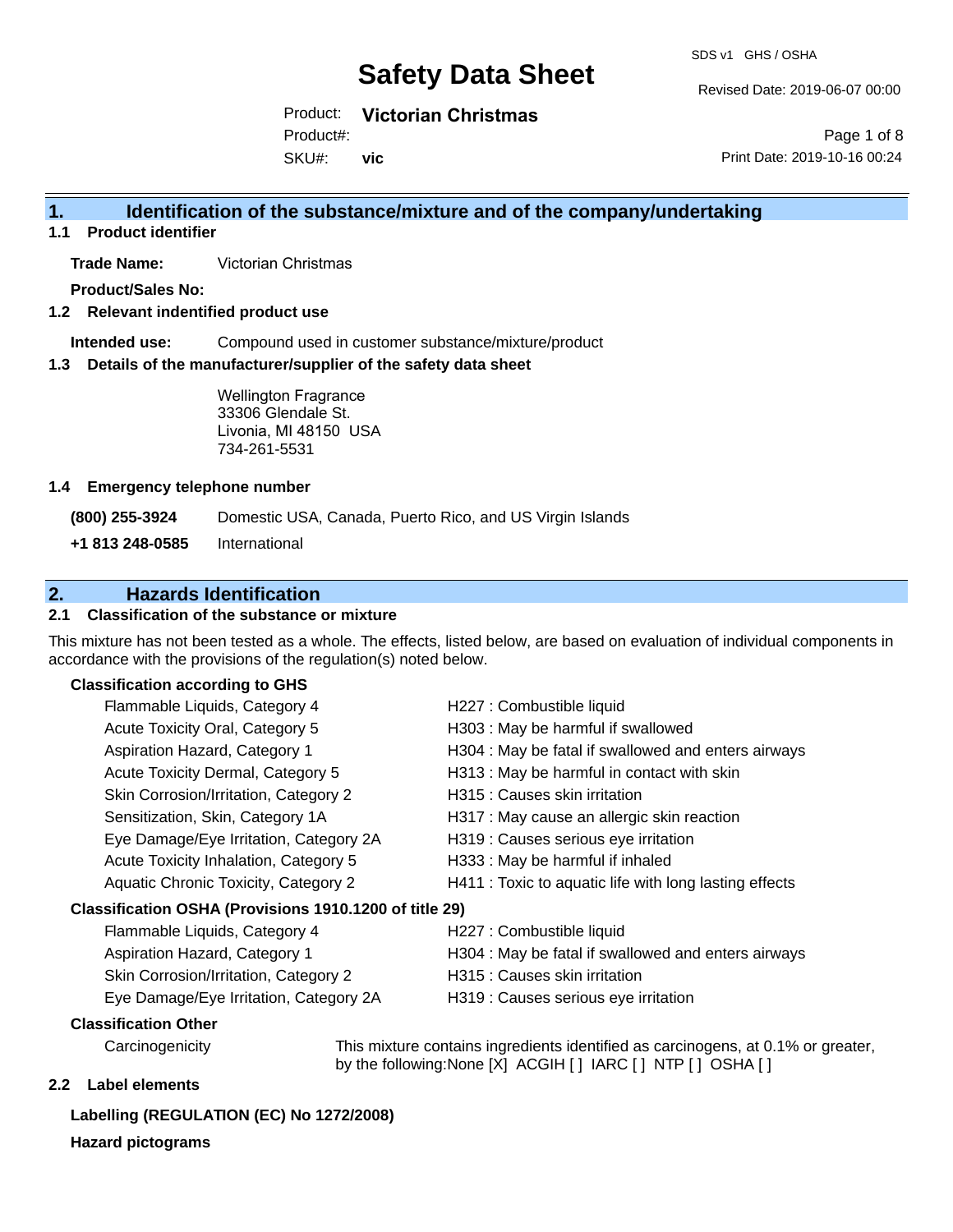## Product: **Victorian Christmas**

SKU#: **vic**

Page 2 of 8 Print Date: 2019-10-16 00:24

Revised Date: 2019-06-07 00:00





#### **Signal Word: Danger**

| <b>Hazard statments</b> |                                                 |
|-------------------------|-------------------------------------------------|
| H <sub>22</sub> 7       | Combustible liquid                              |
| H303                    | May be harmful if swallowed                     |
| H304                    | May be fatal if swallowed and enters airways    |
| H313                    | May be harmful in contact with skin             |
| H315                    | Causes skin irritation                          |
| H317                    | May cause an allergic skin reaction             |
| H319                    | Causes serious eye irritation                   |
| H333                    | May be harmful if inhaled                       |
| H411                    | Toxic to aquatic life with long lasting effects |
|                         |                                                 |

#### **Precautionary Statements**

#### **Prevention:**

| Keep cool                                                             |
|-----------------------------------------------------------------------|
| Wash hands thoroughly after handling                                  |
| Contaminated work clothing should not be allowed out of the workplace |
| Avoid release to the environment                                      |
|                                                                       |

#### **Response:**

| $P301 + P310 + P331$ | IF SWALLOWED: Immediately call a POISON CENTER or doctor/physician Do NOT<br>induce vomiting                                          |
|----------------------|---------------------------------------------------------------------------------------------------------------------------------------|
| $P302 + P352$        | IF ON SKIN: Wash with soap and water                                                                                                  |
| $P304 + P312$        | IF INHALED: Call a POISON CENTER or doctor/physician if you feel unwell                                                               |
| $P305 + P351 + P338$ | IF IN EYES: Rinse cautiously with water for several minutes Remove contact lenses if<br>present and easy to do. continue rinsing      |
| P312                 | Call a POISON CENTER or doctor/physician if you feel unwell                                                                           |
| $P333 + P313$        | If skin irritation or a rash occurs: Get medical advice/attention                                                                     |
| $P337 + P313$        | If eye irritation persists: Get medical advice/attention                                                                              |
| P362                 | Take off contaminated clothing and wash before reuse                                                                                  |
| P363                 | Wash contaminated clothing before reuse                                                                                               |
| P370 + P378          | In case of fire: Use Carbon dioxide (CO2), Dry chemical, or Foam for extinction. Do not use<br>a direct water jet on burning material |
| P391                 | <b>Collect Spillage</b>                                                                                                               |
|                      |                                                                                                                                       |

#### **2.3 Other Hazards**

#### **no data available**

## **3. Composition/Information on Ingredients**

## **3.1 Mixtures**

This product is a complex mixture of ingredients, which contains among others the following substance(s), presenting a health or environmental hazard within the meaning of the UN Globally Harmonized System of Classification and Labeling of Chemicals (GHS):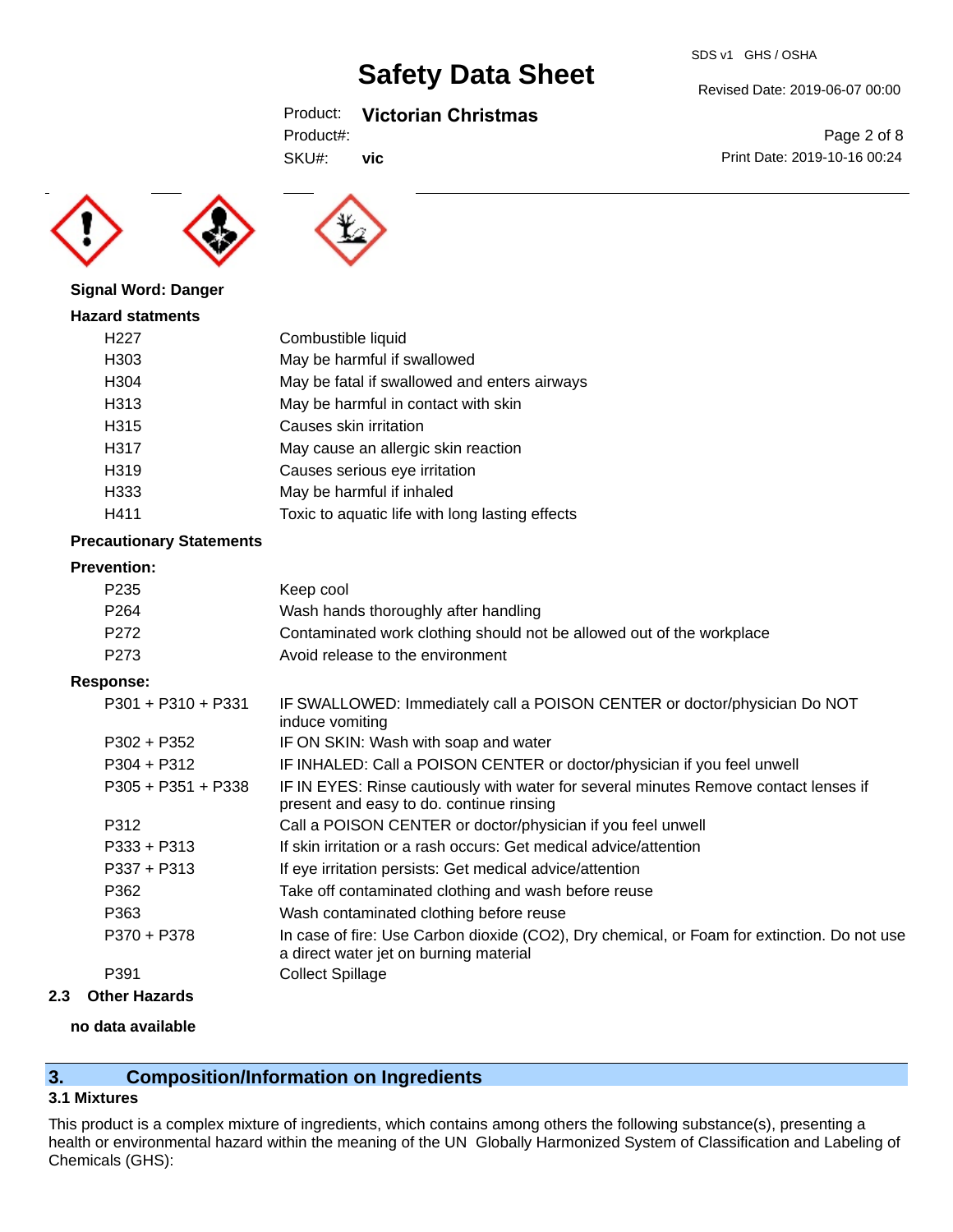SDS v1 GHS / OSHA

Revised Date: 2019-06-07 00:00

## Product: **Victorian Christmas**

Product#:

SKU#: **vic**

Page 3 of 8 Print Date: 2019-10-16 00:24

| CAS#<br>Ingredient | EC#                                                      | Conc.<br>Range | <b>GHS Classification</b>          |
|--------------------|----------------------------------------------------------|----------------|------------------------------------|
| 84-66-2            | 201-550-6                                                | $30 - 40 \%$   | H316; H402                         |
| Diethyl phthalate  |                                                          |                |                                    |
| 5989-27-5          | 227-813-5                                                | 10 - 20 %      | H226; H304; H315; H317; H400; H410 |
| Limonene           |                                                          |                |                                    |
| $88 - 41 - 5$      | 201-828-7                                                | $10 - 20%$     | H227; H303; H316; H401; H411       |
|                    | 2-t-Butylcyclohexyl acetate                              |                |                                    |
| $97 - 53 - 0$      | 202-589-1                                                | 10 - 20 %      | H303; H316; H317; H319; H401       |
| Eugenol            |                                                          |                |                                    |
| 104-55-2           | 203-213-9                                                | $5 - 10%$      | H303; H312; H315; H317; H319; H401 |
| Cinnamal           |                                                          |                |                                    |
| 87-44-5            | 201-746-1                                                | $2 - 5%$       | H304; H317; H413                   |
| beta-Caryophyllene |                                                          |                |                                    |
| 1222-05-5          | 214-946-9                                                | $1 - 2%$       | H316; H400; H410                   |
|                    | Hexamethylindanopyran                                    |                |                                    |
| $60 - 12 - 8$      | 200-456-2                                                | $1 - 2 \%$     | H302; H313; H316; H319             |
| phenethyl alcohol  |                                                          |                |                                    |
| $91 - 64 - 5$      | 202-086-7                                                | $1 - 2%$       | H302; H317; H402                   |
| Coumarin           |                                                          |                |                                    |
|                    | See Section 16 for full text of GHS classification codes |                |                                    |

See Section 16 for full text of GHS classification codes which where not shown in section 2

Total Hydrocarbon Content  $(% \mathcal{L}_{0}$  (% w/w) = 21.23

### **4. First Aid Measures**

#### **4.1 Description of first aid measures**

| Inhalation:                                                                   | Remove from exposure site to fresh air and keep at rest.<br>Obtain medical advice.                            |
|-------------------------------------------------------------------------------|---------------------------------------------------------------------------------------------------------------|
| <b>Eye Exposure:</b>                                                          | Flush immediately with water for at least 15 minutes.<br>Contact physician if symptoms persist.               |
| <b>Skin Exposure:</b>                                                         | Remove contaminated clothes. Wash thoroughly with water (and soap).<br>Contact physician if symptoms persist. |
| Ingestion:<br>4.2 Most important symptoms and effects, both acute and delayed | Rinse mouth with water and obtain medical advice.                                                             |
| Symptoms:                                                                     | no data available                                                                                             |
| Risks:                                                                        | Refer to Section 2.2 "Hazard Statements"                                                                      |
|                                                                               | 4.3 Indication of any immediate medical attention and special treatment needed                                |
| Treatment:                                                                    | Refer to Section 2.2 "Response"                                                                               |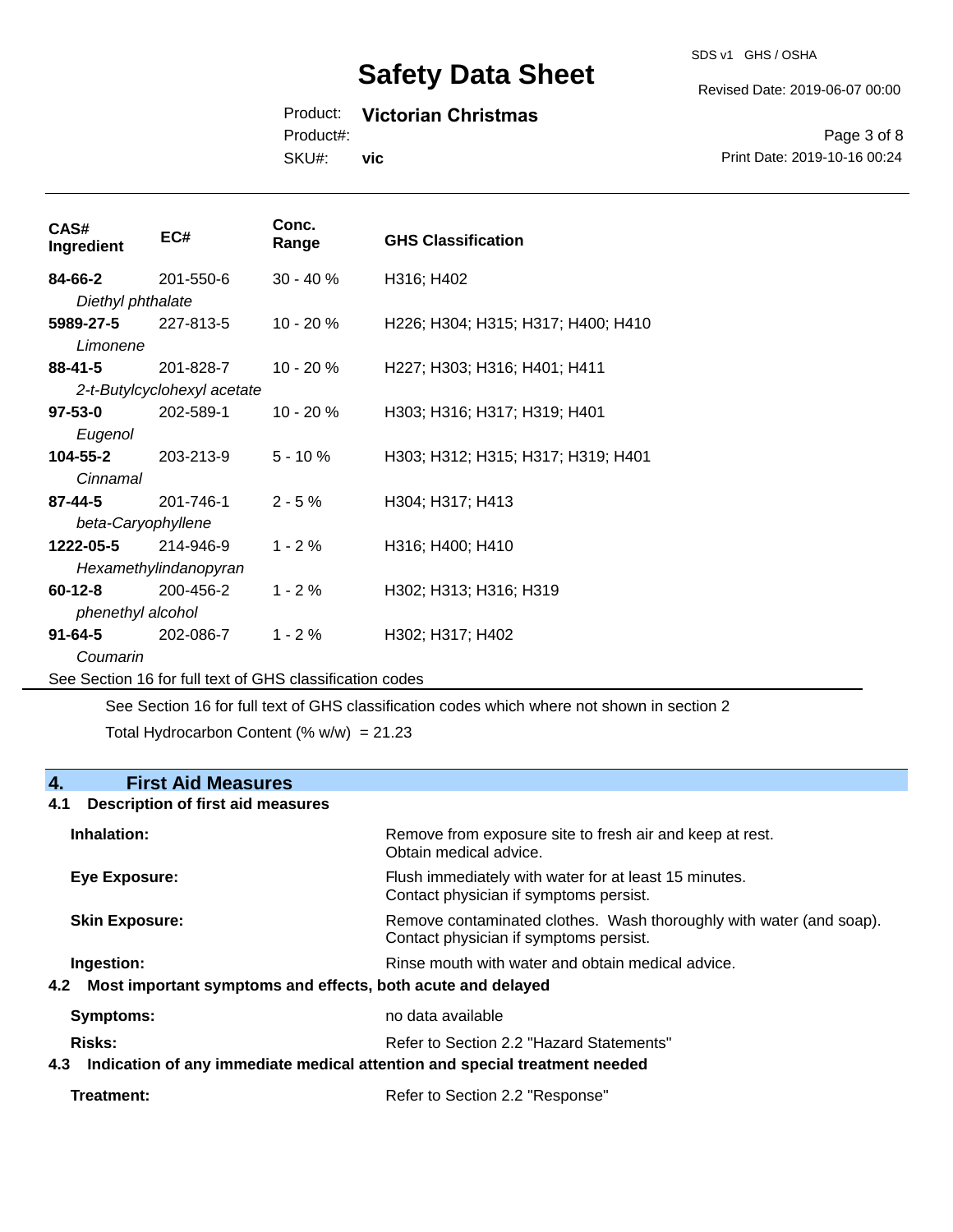SDS v1 GHS / OSHA

Revised Date: 2019-06-07 00:00

### Product: **Victorian Christmas**

Product#:

SKU#: **vic**

Page 4 of 8 Print Date: 2019-10-16 00:24

| 5.<br><b>Fire-Fighting measures</b>                            |                                                   |
|----------------------------------------------------------------|---------------------------------------------------|
| <b>Extinguishing media</b><br>5.1                              |                                                   |
| Suitable:                                                      | Carbon dioxide (CO2), Dry chemical, Foam          |
| Unsuitable                                                     | Do not use a direct water jet on burning material |
| Special hazards arising from the substance or mixture<br>5.2   |                                                   |
| During fire fighting:<br><b>Advice for firefighters</b><br>5.3 | Water may be ineffective                          |
| <b>Further information:</b>                                    | Standard procedure for chemical fires             |

#### **6. Accidental Release Measures**

#### **6.1 Personal precautions, protective equipment and emergency procedures**

Avoid inhalation and contact with skin and eyes. A self-contained breathing apparatus is recommended in case of a major spill.

#### **6.2 Environmental precautions**

Keep away from drains, soil, and surface and groundwater.

#### **6.3 Methods and materials for containment and cleaning up**

Clean up spillage promptly. Remove ignition sources. Provide adequate ventilation. Avoid excessive inhalation of vapors. Gross spillages should be contained by use of sand or inert powder and disposed of according to the local regulations.

#### **6.4 Reference to other sections**

Not Applicable

## **7. Handling and Storage**

#### **7.1 Precautions for safe handling**

Apply according to good manufacturing and industrial hygiene practices with proper ventilation. Do not drink, eat or smoke while handling. Respect good personal hygiene.

#### **7.2 Conditions for safe storage, including any incompatibilities**

Store in a cool, dry and ventilated area away from heat sources and protected from light in tightly closed original container. Avoid uncoated metal container. Keep air contact to a minimum.

#### **7.3 Specific end uses**

No information available

#### **8. Exposure Controls/Personal Protection**

#### **8.1 Control parameters**

**Exposure Limits: Component** ACGIH TWA ppm STEL ppm TWA ppm STEL ppm ACGIH **OSHA** OSHA **84-66-2** *Diethyl phthalate* 5 **Engineering Controls:** Use local exhaust as needed.

### **8.2 Exposure controls - Personal protective equipment**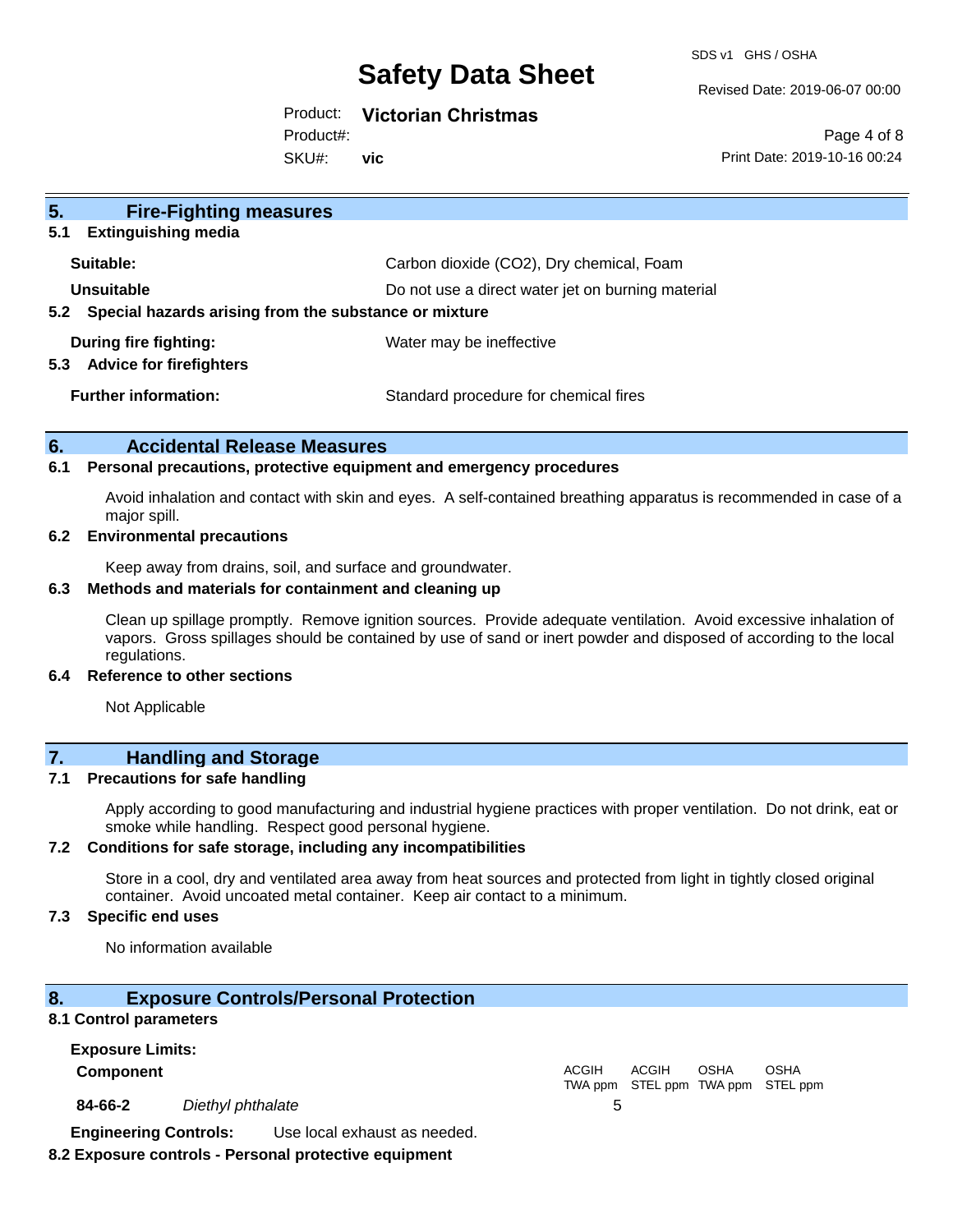SDS v1 GHS / OSHA

Revised Date: 2019-06-07 00:00

|                                | Product:  | <b>Victorian Christmas</b>             |                                                                                                |
|--------------------------------|-----------|----------------------------------------|------------------------------------------------------------------------------------------------|
|                                | Product#: |                                        | Page 5 of 8                                                                                    |
|                                | SKU#:     | <b>vic</b>                             | Print Date: 2019-10-16 00:24                                                                   |
|                                |           |                                        |                                                                                                |
| Eye protection:                |           | as may be appropriate for the exposure | Tightly sealed goggles, face shield, or safety glasses with brow guards and side shields, etc. |
| <b>Respiratory protection:</b> |           |                                        | Avoid excessive inhalation of concentrated vapors. Apply local ventilation where appropriate.  |

**Skin protection:** Avoid Skin contact. Use chemically resistant gloves as needed.

**9. Physical and Chemical Properties** 

#### **9.1 Information on basic physical and chemical properties**

| <b>Appearance:</b>           | Liquid                            |
|------------------------------|-----------------------------------|
| Odor:                        | Conforms to Standard              |
| Color:                       | Yellow Tint to Pale Yellow (G1-3) |
| <b>Viscosity:</b>            | Liquid                            |
| <b>Freezing Point:</b>       | Not determined                    |
| <b>Boiling Point:</b>        | Not determined                    |
| <b>Melting Point:</b>        | Not determined                    |
| <b>Flashpoint (CCCFP):</b>   | 150 F (65.56 C)                   |
| <b>Auto flammability:</b>    | Not determined                    |
| <b>Explosive Properties:</b> | None Expected                     |
| <b>Oxidizing properties:</b> | None Expected                     |
| Vapor Pressure (mmHg@20 C):  | 0.2397                            |
| %VOC:                        | 0.24                              |
| Specific Gravity @ 25 C:     | 0.9980                            |
| Density $@25C$ :             | 0.9950                            |
| Refractive Index @ 20 C:     | 1.4990                            |
| Soluble in:                  | Oil                               |

## **10. Stability and Reactivity**

| 10.1 Reactivity                         | None                                               |
|-----------------------------------------|----------------------------------------------------|
| <b>10.2 Chemical stability</b>          | Stable                                             |
| 10.3 Possibility of hazardous reactions | None known                                         |
| <b>10.4 Conditions to avoid</b>         | None known                                         |
| 10.5 Incompatible materials             | Strong oxidizing agents, strong acids, and alkalis |
| 10.6 Hazardous decomposition products   | None known                                         |

### **11. Toxicological Information**

#### **11.1 Toxicological Effects**

Acute Toxicity Estimates (ATEs) based on the individual Ingredient Toxicity Data utilizing the "Additivity Formula"

**Acute toxicity - Oral - (Rat) mg/kg** (LD50: 3944.5217) May be harmful if swallowed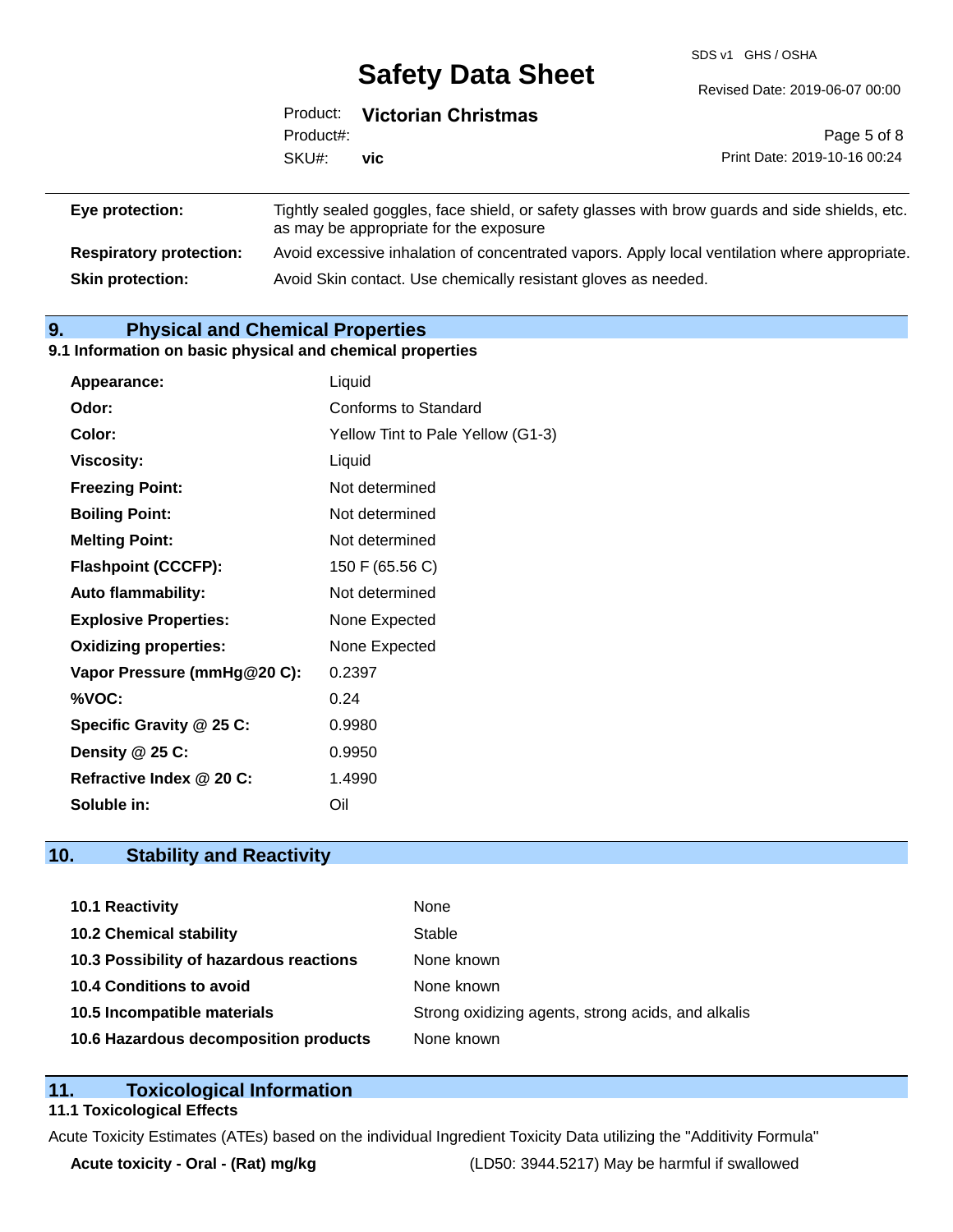SDS v1 GHS / OSHA

Revised Date: 2019-06-07 00:00

Product: **Victorian Christmas** SKU#: Product#: **vic**

Page 6 of 8 Print Date: 2019-10-16 00:24

| Acute toxicity - Dermal - (Rabbit) mg/kg           | (LD50: 2912.2485) May be harmful in contact with skin    |
|----------------------------------------------------|----------------------------------------------------------|
| Acute toxicity - Inhalation - (Rat) mg/L/4hr       | (LD50: 25.5592) May be harmful if inhaled                |
| <b>Skin corrosion / irritation</b>                 | May be harmful if inhaled                                |
| Serious eye damage / irritation                    | Causes serious eye irritation                            |
| <b>Respiratory sensitization</b>                   | Not classified - the classification criteria are not met |
| <b>Skin sensitization</b>                          | May cause an allergic skin reaction                      |
| <b>Germ cell mutagenicity</b>                      | Not classified - the classification criteria are not met |
| Carcinogenicity                                    | Not classified - the classification criteria are not met |
| <b>Reproductive toxicity</b>                       | Not classified - the classification criteria are not met |
| Specific target organ toxicity - single exposure   | Not classified - the classification criteria are not met |
| Specific target organ toxicity - repeated exposure | Not classified - the classification criteria are not met |
| <b>Aspiration hazard</b>                           | May be fatal if swallowed and enters airways             |
|                                                    |                                                          |
|                                                    |                                                          |
| 12.<br><b>Ecological Information</b>               |                                                          |
| 12.1 Toxicity                                      |                                                          |
| <b>Acute acquatic toxicity</b>                     | Not classified - the classification criteria are not met |
| <b>Chronic acquatic toxicity</b>                   | Toxic to aquatic life with long lasting effects          |
| <b>Toxicity Data on soil</b>                       | no data available                                        |
| <b>Toxicity on other organisms</b>                 | no data available                                        |
|                                                    |                                                          |
| 12.2 Persistence and degradability                 | no data available                                        |
| 12.3 Bioaccumulative potential                     | no data available                                        |
| 12.4 Mobility in soil                              | no data available                                        |
| 12.5 Other adverse effects                         | no data available                                        |

## **13. Disposal Conditions**

#### **13.1 Waste treatment methods**

Do not allow product to reach sewage systems. Dispose of in accordance with all local and national regulations. Send to a licensed waste management company.The product should not be allowed to enter drains, water courses or the soil. Do not contaminate ponds, waterways or ditches with chemical or used container.

## **14. Transport Information**

**ADR/RID (International Road/Rail)**

| <b>Marine Pollutant</b>                     | Yes. Ingredient of greatest environmental impact:<br>5989-27-5 : (10 - 20 %) : Limonene |       |                                     |  |        |  |
|---------------------------------------------|-----------------------------------------------------------------------------------------|-------|-------------------------------------|--|--------|--|
| Regulator                                   |                                                                                         | Class | Pack Group Sub Risk                 |  | UN-nr. |  |
| U.S. DOT (Non-Bulk)<br><b>Chemicals NOI</b> |                                                                                         |       | Not Regulated - Not Dangerous Goods |  |        |  |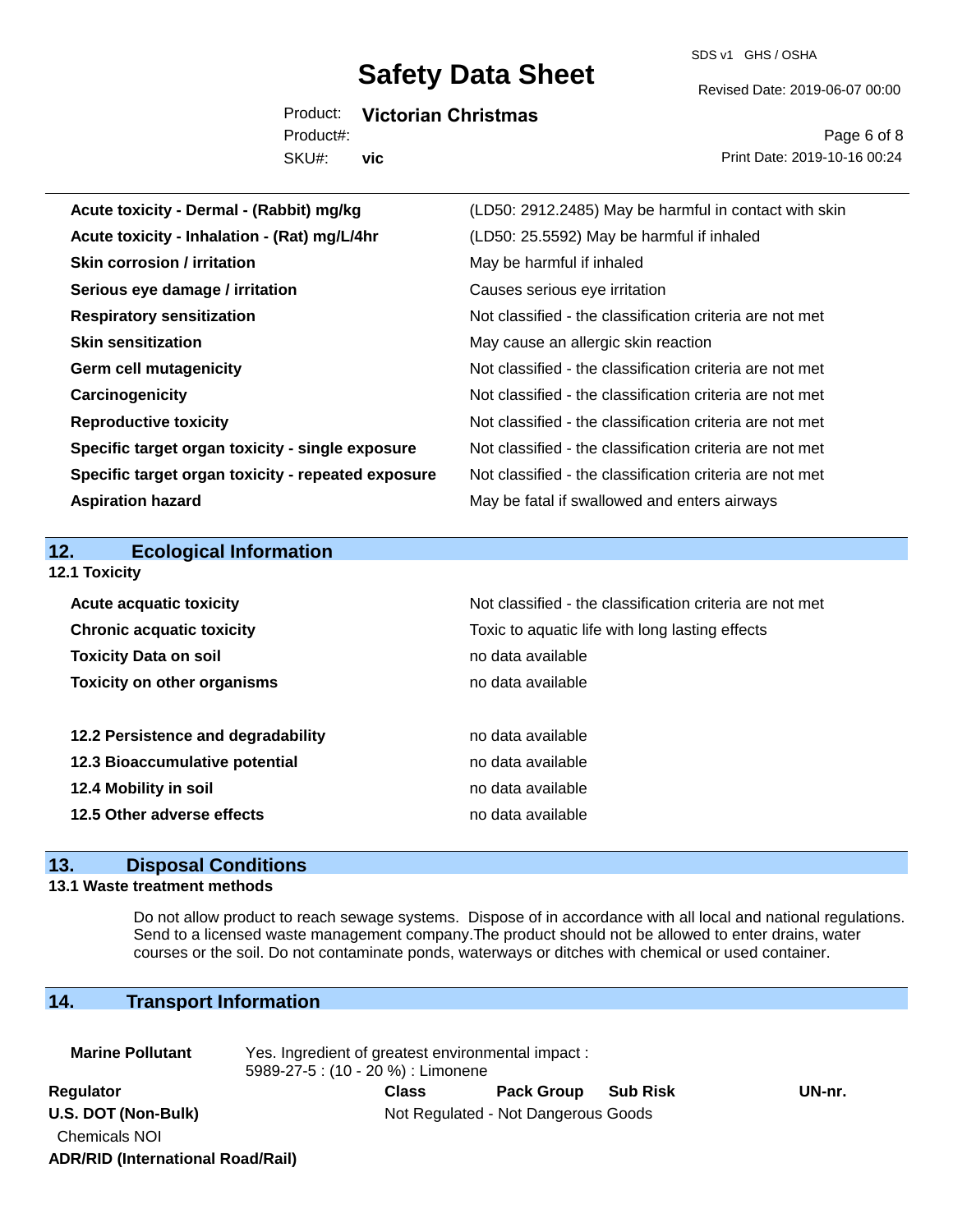SDS v1 GHS / OSHA

#### Revised Date: 2019-06-07 00:00

|                                                                                        |                               | Product:     |     | <b>Victorian Christmas</b>                                                                       |                              |
|----------------------------------------------------------------------------------------|-------------------------------|--------------|-----|--------------------------------------------------------------------------------------------------|------------------------------|
|                                                                                        |                               | Product#:    |     |                                                                                                  | Page 7 of 8                  |
|                                                                                        |                               | SKU#:        | vic |                                                                                                  | Print Date: 2019-10-16 00:24 |
| <b>Environmentally Hazardous</b><br>Substance, Liquid, n.o.s.                          |                               |              | 9   | III                                                                                              | <b>UN3082</b>                |
| <b>IATA (Air Cargo)</b>                                                                |                               |              |     |                                                                                                  |                              |
| <b>Environmentally Hazardous</b><br>Substance, Liquid, n.o.s.                          |                               |              | 9   | $\mathbf{III}$                                                                                   | <b>UN3082</b>                |
| IMDG (Sea)                                                                             |                               |              |     |                                                                                                  |                              |
| <b>Environmentally Hazardous</b><br>Substance, Liquid, n.o.s.                          |                               |              | 9   | III                                                                                              | <b>UN3082</b>                |
| 15.<br><b>U.S. Federal Regulations</b>                                                 | <b>Regulatory Information</b> |              |     |                                                                                                  |                              |
| <b>TSCA (Toxic Substance Control Act)</b>                                              |                               |              |     | All components of the substance/mixture are listed or exempt                                     |                              |
| 40 CFR(EPCRA, SARA, CERCLA and CAA)<br>This product contains the following components: |                               |              |     |                                                                                                  |                              |
| 84-66-2                                                                                | 201-550-6 30 - 40 %           |              |     | Diethyl phthalate                                                                                |                              |
| <b>U.S. State Regulations</b>                                                          |                               |              |     |                                                                                                  |                              |
| <b>California Proposition 65 Warning</b>                                               |                               |              |     | This product contains the following components:                                                  |                              |
| $93-15-2$                                                                              | 202-223-0  0.01 - 0.1%        |              |     | Methyl Eugenol (Natural Source)                                                                  |                              |
| 123-35-3(NF 204-622-5 0.01 - 0.1%                                                      |                               |              |     | beta-Myrcene (Natural Source)                                                                    |                              |
| 94-59-7                                                                                | $202 - 345 - 4 \leq 12$ ppm   |              |     | Safrole (Natural Source)                                                                         |                              |
| <b>Canadian Regulations</b>                                                            |                               |              |     |                                                                                                  |                              |
| <b>DSL</b>                                                                             |                               |              |     | 100.00% of the components are listed or exempt. The following<br>components are NOT on the List: |                              |
| 815580-59-7 453-570-1                                                                  |                               | $\leq$ 6 ppm |     | 3-Cyclohexene-1-carboxylic acid, 2,6,6-trimethyl-, methyl ester                                  |                              |

## **16. Other Information**

#### **GHS H-Statements referred to under section 3 and not listed in section 2**

| H226 : Flammable liquid and vapour                          | H302: Harmful if swallowed                                       |
|-------------------------------------------------------------|------------------------------------------------------------------|
| H312 : Harmful in contact with skin                         | H316 : Causes mild skin irritation                               |
| H317 : May cause an allergic skin reaction                  | H400 : Very Toxic to aquatic life                                |
| H401 : Toxic to aquatic life                                | H402 : Harmful to aquatic life                                   |
| H410 : Very toxic to aquatic life with long lasting effects | H413 : May cause long lasting harmful effects to<br>aquatic life |
| <b>Total Fractional Values</b>                              |                                                                  |
| (TFV) Risk                                                  | (TFV) Risk                                                       |
| (195.62) Acute Toxicity Inhalation, Category 5              | (86.54) Aquatic Chronic Toxicity, Category 3                     |
| (80.00) Sensitization, Skin, Category 1A                    | (18.56) Sensitization, Skin, Category 1B                         |
| (8.96) Skin Corrosion/Irritation, Category 3                | (8.65) Aquatic Chronic Toxicity, Category 2                      |
| (2.69) Skin Corrosion/Irritation, Category 2                | (2.30) Eye Damage/Eye Irritation, Category 2A                    |
| (2.13) Aspiration Hazard, Category 1                        | (1.72) Acute Toxicity Dermal, Category 5                         |
| (1.49) Aquatic Chronic Toxicity, Category 4                 | (1.27) Acute Toxicity Oral, Category 5                           |
|                                                             |                                                                  |